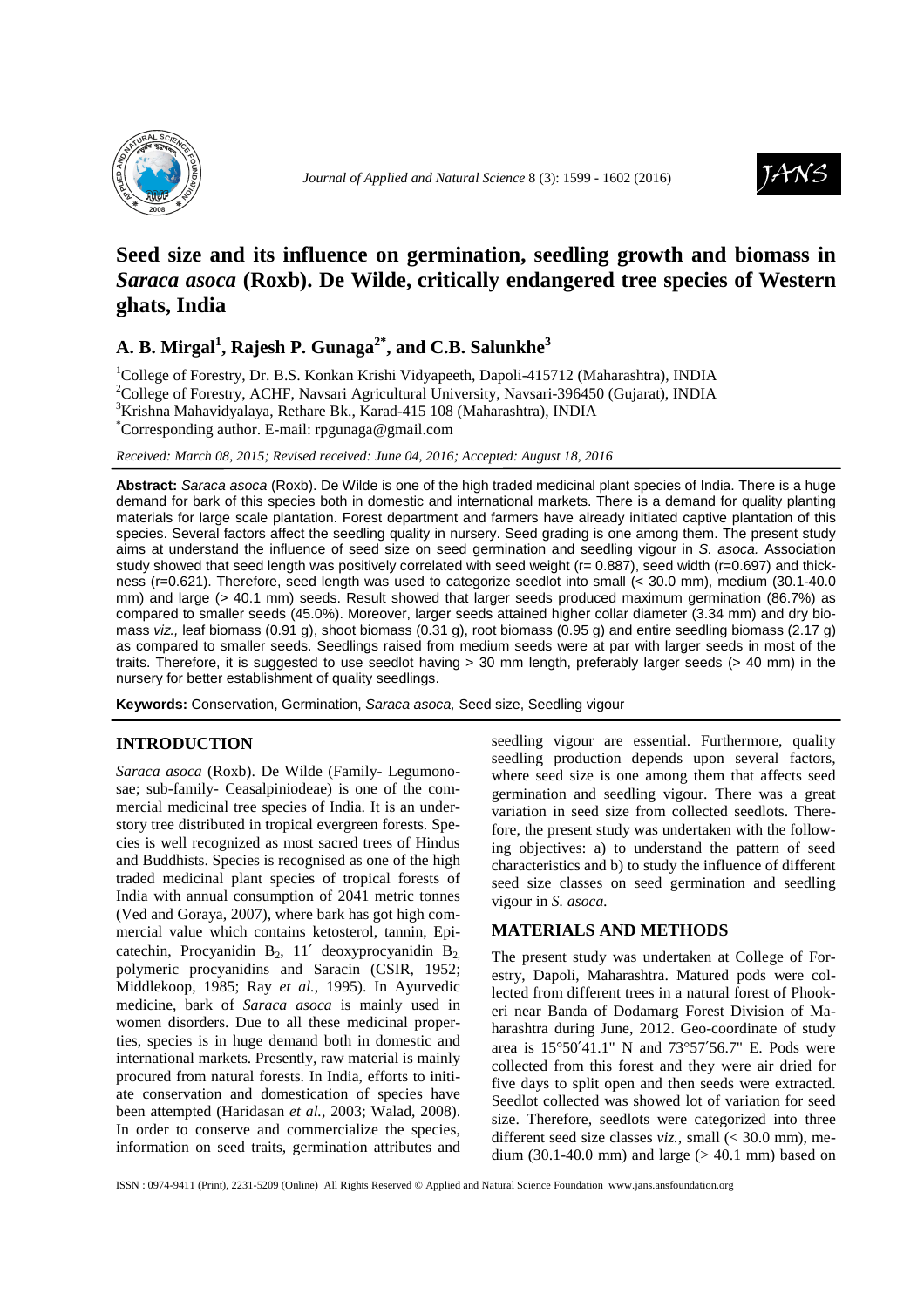seed length to understand seed size on seed germination and seedling vigour. For each size class, 75 seeds were used for germination experiments. Seeds of different size classes were sown on nursery bed with three replications following Completely Randomized Design (CRD) under mist chamber. Methodology has been developed by following Gunaga (2011), where he studied the influence of seed size on seed germination and seedling vigour in *Calophyllum inophyllum.* Daily observation on seed germination was recorded up to 90 days from the date of sowing. Later, 20 seedlings of three months old from each size classes were uprooted and seedling growth attributes such plant height, number of leaves, collar diameter, root length, fresh weight and dry weight were recorded. Data were subjected to statistical analysis using mStat-C package and analysis of variance was constructed following Gomez and Gomez (1984).

### **RESULTS AND DISCUSSION**

Variation in seed size in a seedlot collected from natural population was recorded and it ranged from 21.83 to 48.58 cm. The frequency of occurrence of seeds into different seed size classes is depicted in fig. 1. Considering seed thickness, majority of seeds belonged to 10- 20 mm thickness. In case of seed length, maximum seeds belonged to the class 35-45 cm. However, in seed weight, majority of seeds showed 12-16 g weight with seed width of 20-30 mm (Fig. 1). In this study, relationship among seed traits was tested by a simple Pearson's correlation, where seed length (considered as unit of seed size) showed strong positive association



There was a significant variation among three seed size classes for seed germination and early seedling vigour (Fig. 2; Table 1). Germination started from 25 days after sowing (DAS) and continued up to 80 DAS. Germination pattern in three seed size classes was recorded periodically and is presented in Fig. 2. Final germination count was recorded on 80 DAS, where bigger seeds resulted in quick and highest seed germination of 86.7%, followed by medium sized seeds (83.30%). However, smaller seeds resulted in 45.0 per cent germination (Fig. 2). Seedling growth characteristics such as shoot height, collar diameter, number of leaves and root length were recorded among three seed size classes. Shoot height, number of leaves and root length did not show significant among three size classes; however, collar diameter, fresh weight and dry weight of leaves, shoot, root and entire plant showed significant variation (Table 1 and 2). Based on mean values, bigger sized seeds showed higher shoot height (15 cm), collar diameter (3.34 mm) and root length (23.27 cm) than those from medium and smaller seeds. Considering biomass, seed size also positively influenced on fresh and dry biomass of seedlings where dry biomass of leaf (0.91 g), shoot  $(0.31 \text{ g})$ , root  $(0.95 \text{ g})$  and entire seedling  $(2.17 \text{ g})$ was found to be highest in seedlings raised from bigger seeds, which was almost three times more than those seedlings raised from smaller seeds (Table 2).

Quality seedling production is main objective of forest nursery that depends upon several factors such as seed

60

 $50$ 

Frequency





**Fig. 1**. *Distribution of seeds into different classes of seed traits in S. asoca.*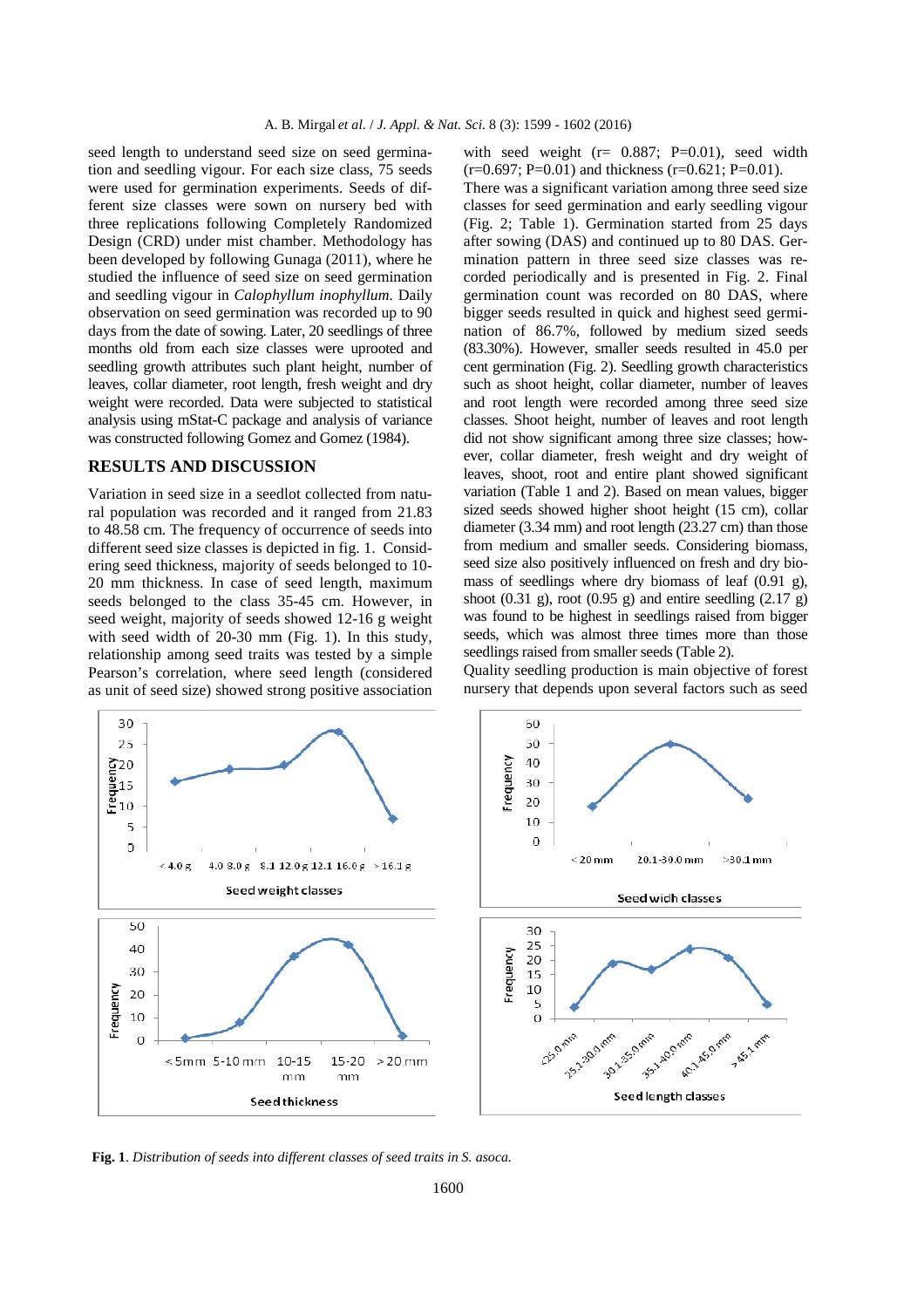

**Table 1.** Effect of seed size on seedling growth in *S. asoca*  [N=20]*.* 

| Seed<br>size<br><b>Classes</b> | Shoot<br>length<br>(cm) | <b>Root</b><br>length<br>(cm) | <b>Collar</b><br>diameter<br>(mm) | No. of<br><b>Leaves</b><br>per plant |  |  |
|--------------------------------|-------------------------|-------------------------------|-----------------------------------|--------------------------------------|--|--|
| Large                          | 15.00                   | 23.27                         | 3.34                              | 7.50                                 |  |  |
| Medium                         | 15.92                   | 22.28                         | 3.02                              | 5.40                                 |  |  |
| Small                          | 12.20                   | 21.76                         | 2.48                              | 4.80                                 |  |  |
| Mean                           | 14.37                   | 22.44                         | 2.95                              | 5.90                                 |  |  |
| CD@                            |                         |                               |                                   |                                      |  |  |
| 5% P                           | NS                      | NS                            | 0.45                              | NS                                   |  |  |
|                                | $C_{\text{tri}}$        | $\mathbf{Diff}_{opson}$<br>D. | $D_{\text{vohoh}}$                | $NC = N_{\alpha n}$                  |  |  |

**Fig. 2.** *Influence of seed size on seed germination in S. asoca.* 

|             |  | $CD = Critical Difference$ ; P= Probability; NS= Non- |  |
|-------------|--|-------------------------------------------------------|--|
| significant |  |                                                       |  |

**Table 2.** Effect of seed size on fresh and dry biomass of seedlings in *S. asoca* [N=20]*.* 

|                          | Fresh weight $(g)$ |      |             | Dry weight $(g)$ |              |      |             |       |                                    |
|--------------------------|--------------------|------|-------------|------------------|--------------|------|-------------|-------|------------------------------------|
| <b>Seed size Classes</b> | <b>Shoot</b>       | Leaf | <b>Root</b> | Total            | <b>Shoot</b> | Leaf | <b>Root</b> | Total | <b>Moisture</b><br>content $(\% )$ |
| Large                    | 0.99               | 2.64 | 2.67        | 6.30             | 0.31         | 0.91 | 0.95        | 2.17  | 65.46                              |
| Medium                   | 0.75               | 2.20 | 2.28        | 5.23             | 0.25         | 0.65 | 0.82        | 1.72  | 66.84                              |
| Small                    | 0.44               | 1.05 | 0.81        | 2.30             | 0.14         | 0.34 | 0.28        | 0.76  | 68.40                              |
| Mean                     | 0.73               | 1.96 | 1.92        | 4.61             | 0.23         | 0.63 | 0.68        | 1.55  | 66.90                              |
| $CD @ 5\% P$             | 0.26               | 1.01 | 0.62        | 1.56             | 0.08         | 0.34 | 0.21        | 0.53  | NS                                 |

 $CD = Critical Difference$ ;  $P = Probability$ ;  $NS = Non-significant$ 

quality, viability, dormancy, germination, use of potting mixture, seed size, genetic quality of seed source, *etc*. Seed size is one of the parameters that affect the seed germination and seedling quality; however, every nursery should follow seed grading prior to sowing and raising of seedlings. Therefore, it is necessary to classify the seed size for each species for proper grading. Most of the reports show that larger seeds produced maximum germination within a short period along with good quality seedling as compared to those of smaller seeds in different species such as *Hardwickia binata* (Ponnammal *et al.,* 1993), *Pongamia pinnata* (Manonmani *et al.,* 1996), *Vateria indica* (Gunaga *et al.,* 2007)*, Mammea suriga* (Gunaga *et. al.,* 2011)*, Calophyllum inophyllum* (Gunaga, 2011) and some of multipurpose tree species (Negi and Todaria, 1997). These reports are conformity with results of present study where bigger seeds produced more germination, seedling growth and biomass as compared to medium and smaller seeds. This could be due to the presence of higher amount of carbohydrates/ food reserves, moisture and other nutrients in bigger seeds than smaller ones. Such trend is not always true in all species. For instance, Dar *et al.* (2002) reported that some of the multipurpose tree species of Jammu region resulted in good germination and seedling vigour in smaller seeds than large seeds. However, Rezapour *et al.* (2013) reported that medium sized seeds produced maximum germination and seedling vigour than smaller and larger seeds in soyabean. Therefore, species wise study is required on seed traits and its influence on seed germi-

nation and seedling vigour for proper grading to raise quality seedlings in nursery (Gunaga, 2011). Gunaga *et al.* (2012) studied the seed source variability in seed traits and seedling attributes in *S. asoca* in the Konkan region, Maharashtra. They found that significant variation in various seed traits like seed length, seed thickness and seed weight among different seed sources was recorded; however, Kesari population had smaller seeds and Dodamarg population recorded bigger seeds. Therefore, information on population variation in seed size and seedling attributes is also important for deciding seed size for grading a seedlot.

#### **Conclusion**

Seedlot collected from Pookeri of Dodamarg showed great variation in seed size and it ranged from 21.83 to 48.58 cm and maximum seeds belonged to seed length class of 35-45 cm. Further, seed length showed strong positive association with seed weight ( $r= 0.887$ ), seed width ( $r=0.697$ ) and thickness ( $r=0.621$ ). Among three seed size classes, seeds which are bigger size gave out higher seed germination (86.7%) *i.e.,* almost double the smaller seeds (45.0%). Of course, there was no much difference in medium seeds (83.30%), which was at par with bigger seeds. Furthermore, seedlings raised from bigger to medium seeds showed superior in terms of seedling growth and biomass than seedlings raised from smaller seeds. Therefore, it is suggested to use medium to large seeds of *S. asoca* (*i.e.,* seed length > 30 cm) for production of quality seedlings in large scale*.*